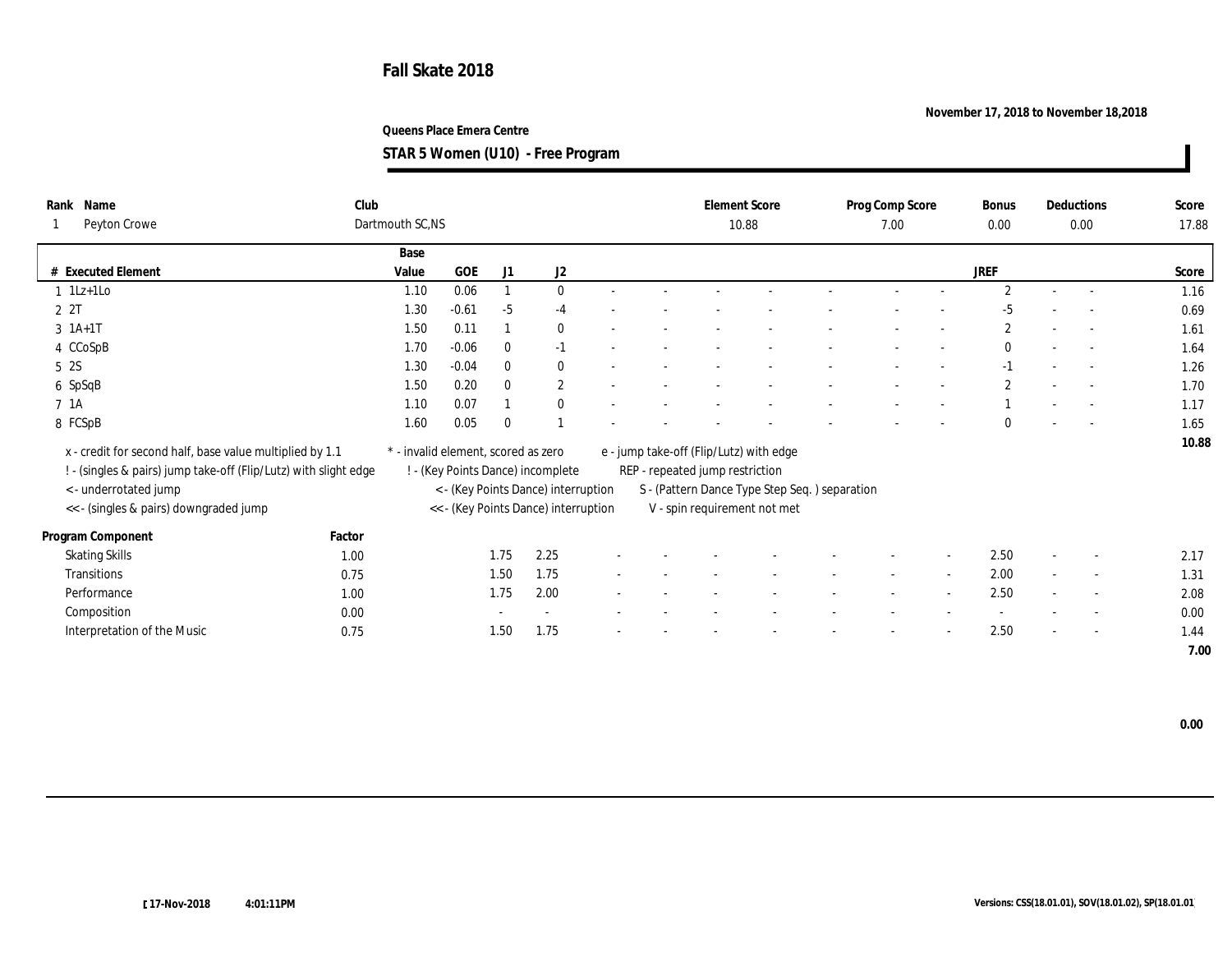## **November 17, 2018 to November 18,2018**

**Queens Place Emera Centre**

**STAR 5 Women (U10) - Free Program**

| Name<br>Rank<br>Anya Roussakova<br>$\mathbf{2}$                                                                                                                                                | Club   | Bedford FSC, NS                     |         |                                                                                                                  |          |                                 |                                                                                                                          | <b>Element Score</b><br>7.12 | Prog Comp Score<br>6.88 | <b>Bonus</b><br>0.00 |        | Deductions<br>0.00       | Score<br>14.00 |
|------------------------------------------------------------------------------------------------------------------------------------------------------------------------------------------------|--------|-------------------------------------|---------|------------------------------------------------------------------------------------------------------------------|----------|---------------------------------|--------------------------------------------------------------------------------------------------------------------------|------------------------------|-------------------------|----------------------|--------|--------------------------|----------------|
|                                                                                                                                                                                                |        | Base                                |         |                                                                                                                  |          |                                 |                                                                                                                          |                              |                         |                      |        |                          |                |
| # Executed Element                                                                                                                                                                             |        | Value                               | GOE     | J1                                                                                                               | J2       |                                 |                                                                                                                          |                              |                         | JREF                 |        |                          | Score          |
| $1 \t1A$                                                                                                                                                                                       |        | 1.10                                | 0.00    | $\mathbf{0}$                                                                                                     | $\bf{0}$ |                                 |                                                                                                                          |                              |                         | $\mathbf{0}$         | $\sim$ | $\sim$                   | 1.10           |
| $2 \text{1Lo+1Lo}$                                                                                                                                                                             |        | 1.00                                | 0.00    | $\mathbf{0}$                                                                                                     | $\bf{0}$ |                                 |                                                                                                                          |                              |                         | $\Omega$             |        |                          | 1.00           |
| $3$ 1Lz                                                                                                                                                                                        |        | 0.60                                | $-0.08$ | $-1$                                                                                                             | $-2$     |                                 |                                                                                                                          |                              |                         | $-1$                 |        | $\sim$                   | 0.52           |
| 4 CCoSpB                                                                                                                                                                                       |        | 1.70                                | $-0.06$ | $\mathbf{0}$                                                                                                     | $\bf{0}$ |                                 |                                                                                                                          |                              |                         | $-1$                 |        | $\sim$                   | 1.64           |
| 5 1F+1T                                                                                                                                                                                        |        | 0.90                                | 0.02    | $\theta$                                                                                                         | $\bf{0}$ |                                 |                                                                                                                          |                              |                         |                      |        | $\sim$                   | 0.92           |
| 6 SpSqB                                                                                                                                                                                        |        | 1.50                                | 0.20    | $\boldsymbol{2}$                                                                                                 | $\bf{0}$ |                                 |                                                                                                                          |                              |                         | $\boldsymbol{2}$     |        | $\sim$                   | 1.70           |
| $7$ 2S $<$                                                                                                                                                                                     |        | 0.40                                | $-0.16$ | $-5$                                                                                                             | $-3$     |                                 |                                                                                                                          |                              |                         | -4                   |        |                          | 0.24           |
| 8 FCSp                                                                                                                                                                                         |        | 0.00                                |         |                                                                                                                  |          |                                 |                                                                                                                          |                              |                         |                      |        |                          | 0.00           |
| x - credit for second half, base value multiplied by 1.1<br>! - (singles & pairs) jump take-off (Flip/Lutz) with slight edge<br><- underrotated jump<br><< - (singles & pairs) downgraded jump |        | * - invalid element, scored as zero |         | ! - (Key Points Dance) incomplete<br>< - (Key Points Dance) interruption<br><< - (Key Points Dance) interruption |          | REP - repeated jump restriction | e - jump take-off (Flip/Lutz) with edge<br>S - (Pattern Dance Type Step Seq.) separation<br>V - spin requirement not met |                              |                         |                      |        | 7.12                     |                |
|                                                                                                                                                                                                | Factor |                                     |         |                                                                                                                  |          |                                 |                                                                                                                          |                              |                         |                      |        |                          |                |
| Program Component                                                                                                                                                                              |        |                                     |         |                                                                                                                  |          |                                 |                                                                                                                          |                              |                         |                      |        |                          |                |
| <b>Skating Skills</b>                                                                                                                                                                          | 1.00   |                                     |         | 1.50                                                                                                             | 1.75     |                                 |                                                                                                                          |                              |                         | 2.50                 |        | $\overline{\phantom{a}}$ | 1.92           |
| Transitions                                                                                                                                                                                    | 0.75   |                                     |         | 1.50                                                                                                             | 1.50     |                                 |                                                                                                                          |                              |                         | 2.75                 |        | $\sim$                   | 1.44           |
| Performance                                                                                                                                                                                    | 1.00   |                                     |         | 1.75                                                                                                             | 1.75     |                                 |                                                                                                                          |                              |                         | 2.75                 |        | $\overline{\phantom{a}}$ | 2.08           |
| Composition                                                                                                                                                                                    | 0.00   |                                     |         |                                                                                                                  |          |                                 |                                                                                                                          |                              |                         |                      |        | $\overline{\phantom{a}}$ | 0.00           |
| Interpretation of the Music                                                                                                                                                                    | 0.75   |                                     |         | 1.75                                                                                                             | 1.50     |                                 |                                                                                                                          |                              |                         | 2.50                 |        | $\sim$                   | 1.44           |
|                                                                                                                                                                                                |        |                                     |         |                                                                                                                  |          |                                 |                                                                                                                          |                              |                         |                      |        |                          | 6.88           |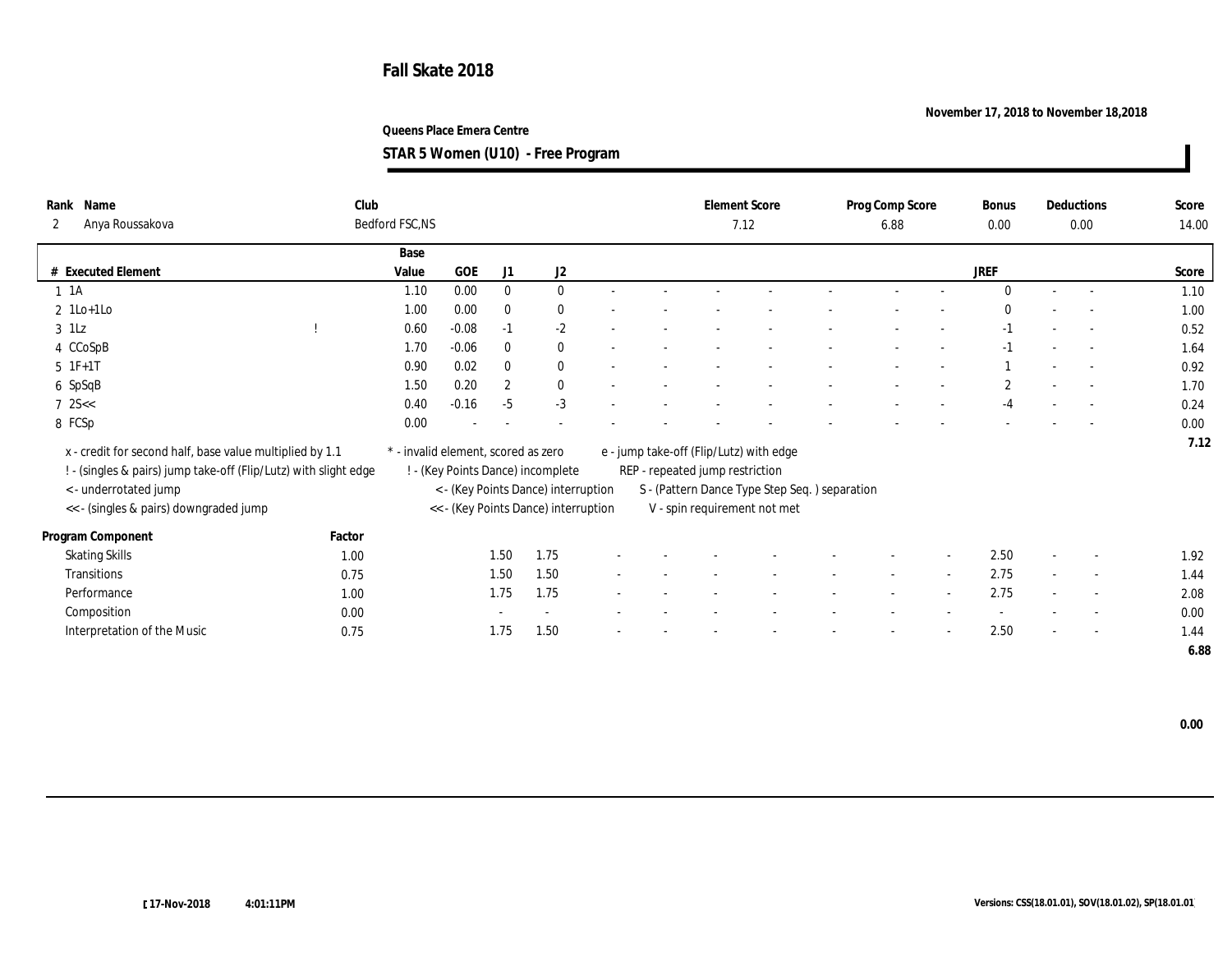## **November 17, 2018 to November 18,2018**

**Queens Place Emera Centre**

**STAR 5 Women (U10) - Free Program**

| Rank Name<br>Emma Joan Lawton<br>3 |                                                                  | Club<br>Halifax SC,NS |                                     |                          |                                      |  | <b>Element Score</b><br>7.20    |                                         |                                               | Prog Comp Score<br>5.91 |                          | Bonus<br>0.00 |        | Deductions<br>0.00       |   | Score<br>13.11 |
|------------------------------------|------------------------------------------------------------------|-----------------------|-------------------------------------|--------------------------|--------------------------------------|--|---------------------------------|-----------------------------------------|-----------------------------------------------|-------------------------|--------------------------|---------------|--------|--------------------------|---|----------------|
|                                    |                                                                  |                       |                                     |                          |                                      |  |                                 |                                         |                                               |                         |                          |               |        |                          |   |                |
|                                    |                                                                  | Base                  |                                     |                          |                                      |  |                                 |                                         |                                               |                         |                          |               |        |                          |   |                |
| # Executed Element                 |                                                                  | Value                 | GOE                                 | J1                       | J2                                   |  |                                 |                                         |                                               |                         |                          | JREF          |        |                          |   | Score          |
| $1 \t1A$                           |                                                                  | 1.10                  | $-0.15$                             | $\mathbf{0}$             | $-2$                                 |  |                                 |                                         |                                               |                         |                          | $-2$          |        | $\sim$                   |   | 0.95           |
| $2$ 1Lz+1Lo                        |                                                                  | 1.10                  | 0.02                                | $\bf{0}$                 |                                      |  |                                 |                                         |                                               |                         |                          |               |        |                          |   | 1.12           |
| 3 1F                               |                                                                  | 0.50                  | 0.02                                | $\mathbf{0}$             | $\mathbf{0}$                         |  |                                 |                                         |                                               |                         |                          |               |        |                          |   | 0.52           |
| 4 SpSqB                            |                                                                  | 1.50                  | 0.10                                | $\bf{0}$                 |                                      |  |                                 |                                         |                                               |                         |                          |               |        | $\sim$                   |   | 1.60           |
| 5 1Lz                              |                                                                  | 0.60                  | 0.00                                | $\bf{0}$                 | $\theta$                             |  |                                 |                                         |                                               |                         |                          | $\Omega$      |        | $\sim$                   |   | 0.60           |
| 6 FCSp                             |                                                                  | $0.00\,$              |                                     | $\overline{\phantom{a}}$ |                                      |  |                                 |                                         |                                               |                         |                          |               |        |                          |   | 0.00           |
| $7$ 1A+COMBO+1T*                   |                                                                  | 1.10                  | $-0.33$                             | $-3$                     | $-3$                                 |  |                                 |                                         |                                               |                         |                          | $-3$          |        | $\sim$                   |   | 0.77           |
| 8 CCoSpB                           |                                                                  | 1.70                  | $-0.06$                             | $-1$                     | $\mathbf{0}$                         |  |                                 |                                         |                                               |                         |                          | $\Omega$      |        | $\sim$                   |   | 1.64           |
| $9$ .                              |                                                                  |                       |                                     |                          |                                      |  |                                 |                                         |                                               |                         |                          |               |        |                          | ∗ | 0.00           |
|                                    |                                                                  |                       |                                     |                          |                                      |  |                                 |                                         |                                               |                         |                          |               |        |                          |   | 7.20           |
|                                    | x - credit for second half, base value multiplied by 1.1         |                       | * - invalid element, scored as zero |                          |                                      |  |                                 | e - jump take-off (Flip/Lutz) with edge |                                               |                         |                          |               |        |                          |   |                |
|                                    | ! - (singles & pairs) jump take-off (Flip/Lutz) with slight edge |                       | ! - (Key Points Dance) incomplete   |                          |                                      |  | REP - repeated jump restriction |                                         |                                               |                         |                          |               |        |                          |   |                |
|                                    | <- underrotated jump                                             |                       |                                     |                          | < - (Key Points Dance) interruption  |  |                                 |                                         | S - (Pattern Dance Type Step Seq.) separation |                         |                          |               |        |                          |   |                |
|                                    | << - (singles & pairs) downgraded jump                           |                       |                                     |                          | << - (Key Points Dance) interruption |  |                                 | V - spin requirement not met            |                                               |                         |                          |               |        |                          |   |                |
| Program Component                  | Factor                                                           |                       |                                     |                          |                                      |  |                                 |                                         |                                               |                         |                          |               |        |                          |   |                |
| <b>Skating Skills</b>              |                                                                  | 1.00                  |                                     | 1.50                     | 2.00                                 |  |                                 |                                         |                                               |                         |                          | 2.00          |        |                          |   | 1.83           |
| Transitions                        |                                                                  | 0.75                  |                                     | 1.25                     | 1.50                                 |  |                                 |                                         |                                               |                         | $\overline{\phantom{a}}$ | 2.00          | $\sim$ | $\sim$                   |   | 1.19           |
| Performance                        |                                                                  | 1.00                  |                                     | 1.25                     | 1.75                                 |  |                                 |                                         |                                               |                         |                          | 1.75          |        | $\overline{\phantom{a}}$ |   | 1.58           |
| Composition                        |                                                                  | 0.00                  |                                     |                          |                                      |  |                                 |                                         |                                               |                         |                          |               |        | $\overline{\phantom{a}}$ |   | 0.00           |
|                                    | Interpretation of the Music                                      | 0.75                  |                                     | 1.25                     | 1.50                                 |  |                                 |                                         |                                               |                         |                          | 2.50          |        | $\sim$                   |   | 1.31           |

 **5.91**